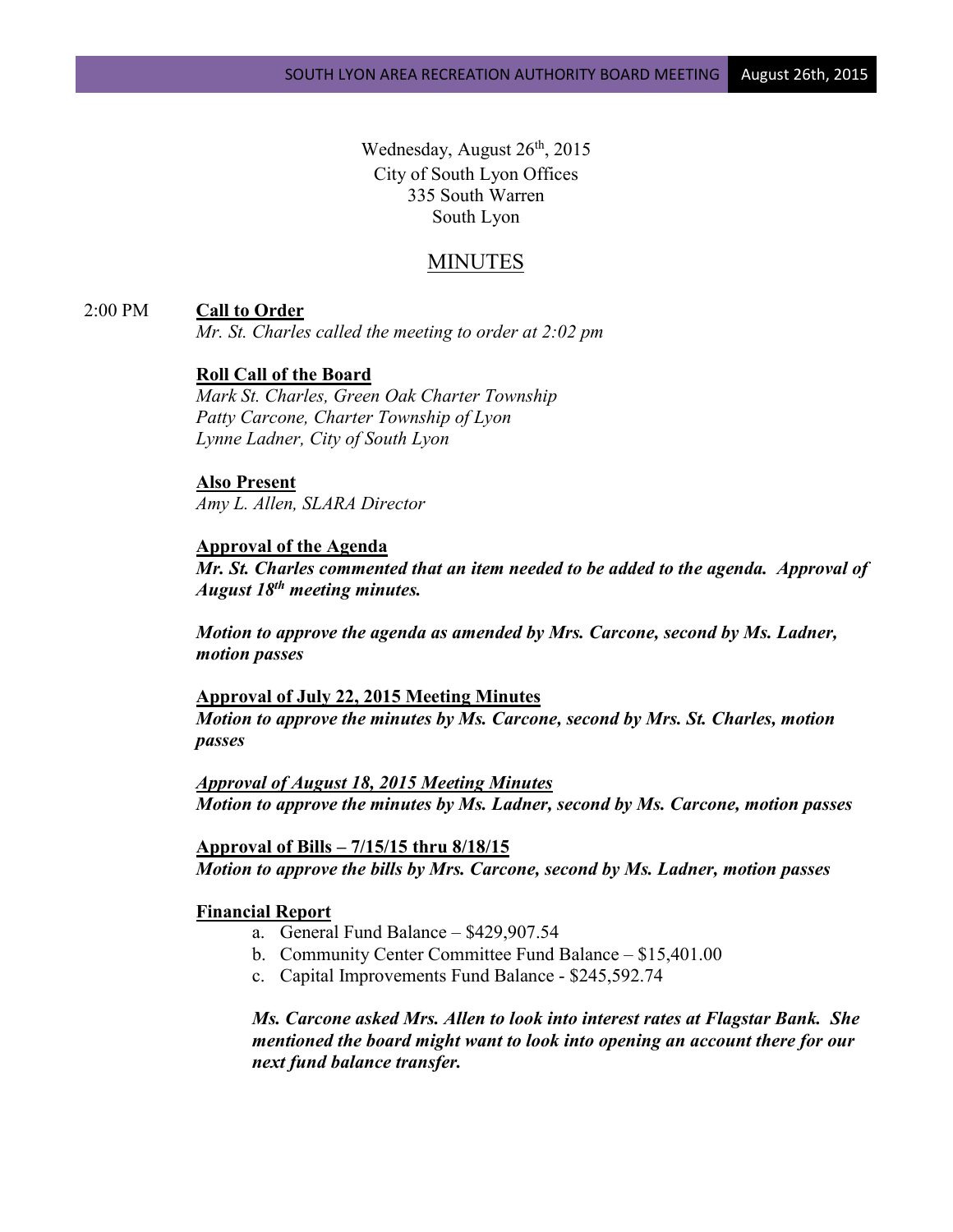*Mr. St. Charles made a motion to disperse funds proportionally back to the communities upon confirmation from Neumman Smith that no more payments are due from the Community Center Committee Account and then to close that account with Comerica. 2nd by Ms. Carcone, motion passes.*

### **Correspondence**

*None at this time*

### **"Call to the Public"**

*No public present*

#### **I) Old Business**

- **1. SLARA Office Updates/Upcoming Events**
	- **a. Parent/Child Super Sleuth Night – Friday, Sept. 11th**
	- **b. Mother/Son Bowling – Friday, Oct. 16th**
	- **c. Father/Son Sports Night Out – Friday, Oct. 23rd**
	- **d. Candy Cane Hunt – Saturday, December 5th**

*Mrs. Allen shared with the board that the SLARA has received sponsorship confirmation from All Star Driving for \$300 and South Lyon Orthodontics for \$600 for special events this fall and winter.*

## **2. Community Center Meeting Updates**

*The Community Center Committee has decided to suspend their committee work indefinitely for the time being. They feel there just isn't the interest from the public in a community center at this time. Mrs. Allen is checking with Neumman Smith to see if any more payments are due on the account. Once all payments are done, the remainder of the funds will be divided up equally between all three communities and returned. Mrs. Allen will then close the account with Comerica. Mrs. Allen will receive all paperwork from committee members and store at the SLARA office in case it is needed in the future.*

#### **3. Member Updates**

*Lyon Township – Disc Golf course has opened at Attchinson Park. Has been going*  well. There was a tournament last week. It's brining in money. The Ethnic Festival was last weekend. Attendance was lower than expected, but they event ran well. Next *year they will most likely merge it with Kitefest. By August people seem to be burned out on festivals.*

*South Lyon – Will be hosting a Labor Day walk beginning at McHattie Park on September 7th.*

*Green Oak – Saturday, September 12th from 10 am – 3 pm Green Oak will be hosting Green Oak Day. This event features open houses at the police department, fire*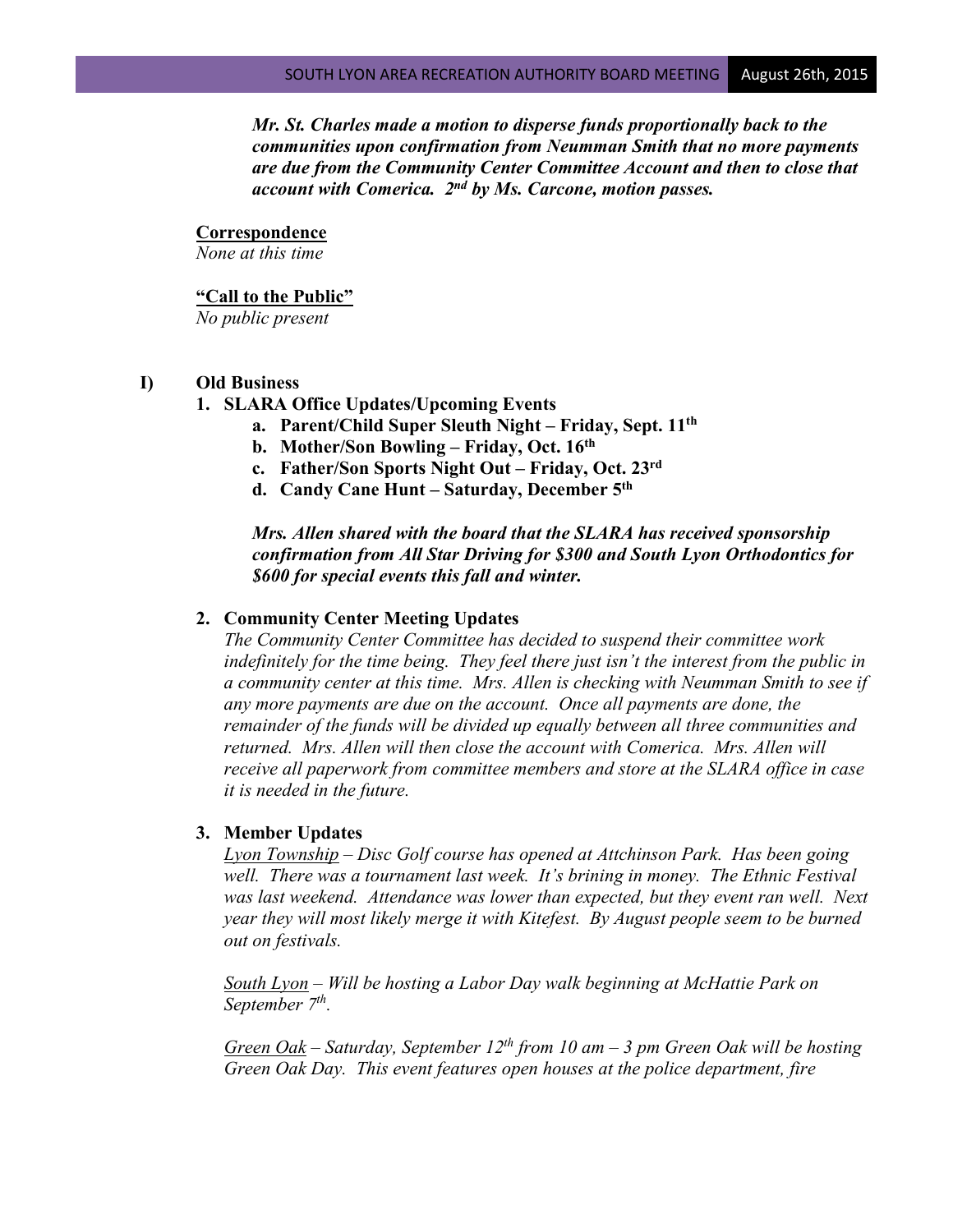*department and township hall. There will be a Medivac coming in. There will be kid's events such as petting zoo, bounce house, ice cream, pizza and more!*

## **4. SLARA Individual Salary Adjustments**

*The board reviewed past adjustments at a special meeting on August 18th. Last year the board approved programming positions to become full time positions. The board made it known that they wanted to see how this affected the budget and program before anymore salary adjustments were made. At this time no salaries will be adjusted. The board asked that Mrs. Allen keep the pay scale and salary research that she has done and set aside for possible use at a later date.*

## **5. SLARA Board Member Alternates Appointees**

*Mr. St. Charles was not able to get in touch with Mrs. Ladner to ask her about an alternate since the last board meeting. Mrs. Ladner will ask the City of South Lyon to appoint an alternate for her to the SLARA Board. Ms. Carcone believes her alternate is John Hicks. Ms. Carcone said she will double check with her township board to see if they want to continue with Mr. Bell as the designated alternate.*

### **II) New Business**

#### **1. Bookkeeping & Accounting Services**

*The Bookkeeper position was discussed at the board special meeting on August 18th. Ms. Ladner presented a job posting that the board had worked on based on the one Mrs. Allen submitted previously. The job posting was adjusted to recruit a third party contractor and not a part time employee of the SLARA. Also, many of the previous job duties were deleted and re-assigned to the SLARA Director.* 

*Mrs. Allen was asked to contact Mike Matter to find out about moving the Quickbooks accounting program to a shared network so that the Director could have access and when the new Bookkeeper comes on board they would be able to perform some of the work from home remotely.*

*Mrs. Allen was also asked to contact the current payroll provider to see if payroll records could be imported instead of manually input by SLARA staff bi-weekly.*

*Mrs. Allen asked that the responsibility of completing and distributing 1099's be added back as a duty on the job posting.*

*Mrs. Allen also asked for clarification on the compensation for the position. She asked that this be addressed in the job posting. Ms. Ladner said she will add it to the job posting and resend to the board.*

*The job posting will be emailed to all board members and sent out. Mrs. Allen will post on the SLARA website, the SLARA Facebook page and on local Facebook pages for the South Lyon Community.*